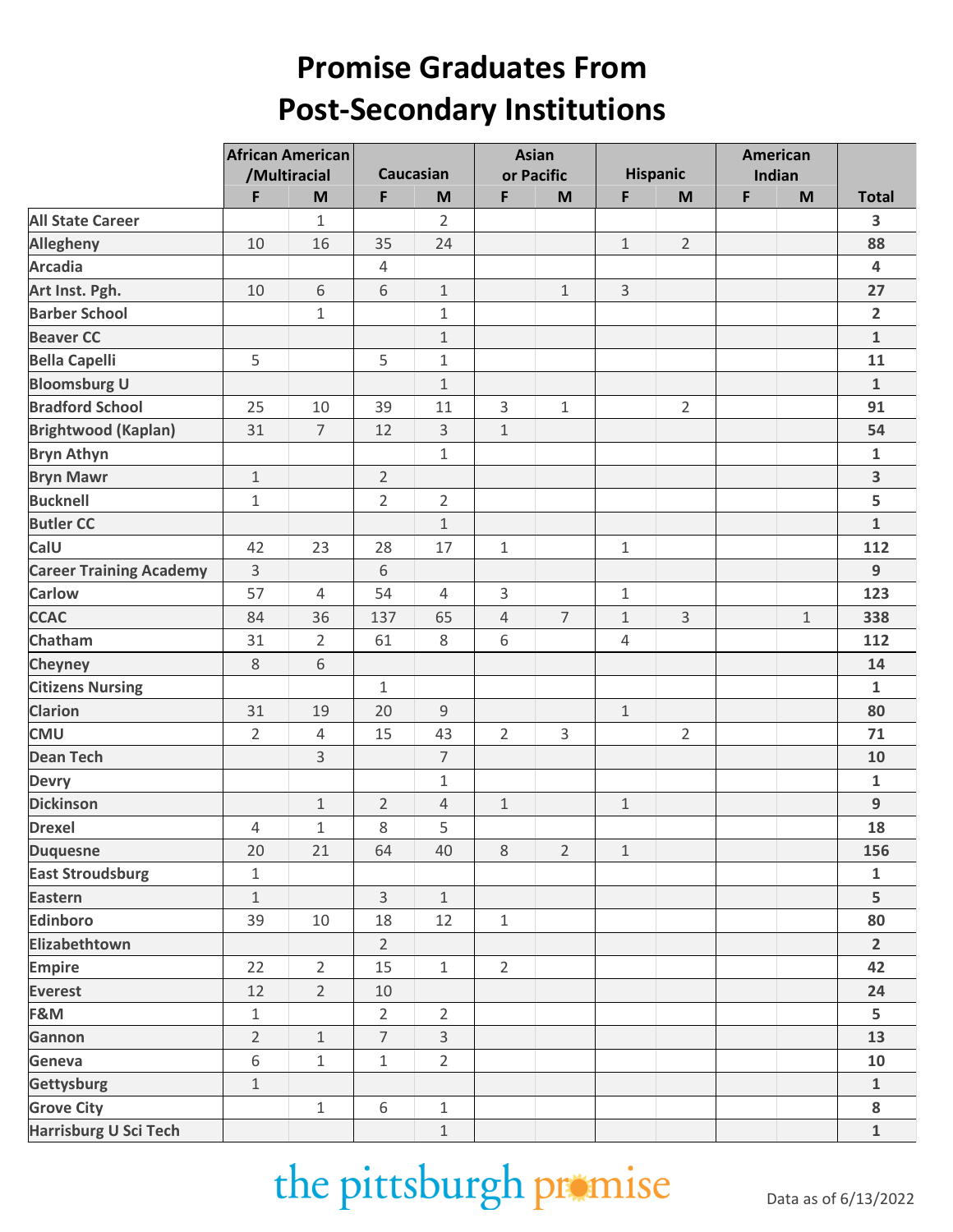|                             | <b>African American</b><br>/Multiracial |                |                  |                |              | <b>Asian</b>   |                 |                |        | American    |                         |
|-----------------------------|-----------------------------------------|----------------|------------------|----------------|--------------|----------------|-----------------|----------------|--------|-------------|-------------------------|
|                             |                                         |                | <b>Caucasian</b> |                | or Pacific   |                | <b>Hispanic</b> |                | Indian |             |                         |
|                             | F                                       | M              | F                | M              | F            | M              | F               | M              | F      | M           | <b>Total</b>            |
| <b>Haverford</b>            |                                         |                | 1                |                |              |                |                 |                |        |             | $\mathbf{1}$            |
| <b>ITT Tech 1</b>           |                                         | $\mathbf{1}$   | $\mathbf 1$      | 5              |              |                |                 |                |        |             | $\overline{7}$          |
| <b>IUP</b>                  | 62                                      | 23             | 30               | 19             | 1            | $\mathbf 1$    | $\mathbf{1}$    | $\mathbf 1$    |        |             | 138                     |
| <b>Jean Madeline</b>        | $\mathbf 1$                             |                |                  |                |              |                |                 |                |        |             | $\mathbf{1}$            |
| Juniata                     | $1\,$                                   |                | 6                | $\overline{4}$ |              |                | $\mathbf{1}$    |                |        |             | 12                      |
| <b>Kutztown</b>             |                                         |                | $1\,$            |                |              |                |                 |                |        |             | $\mathbf{1}$            |
| La Roche                    | 15                                      | 4              | 45               | $\mathsf g$    | 1            | 3              |                 |                |        |             | 77                      |
| La Salle                    | 3                                       | $\overline{2}$ | $\mathbf{1}$     |                |              |                |                 |                |        |             | 6                       |
| Lackawanna                  |                                         | $\mathbf 1$    |                  |                |              |                |                 |                |        |             | $\mathbf{1}$            |
| Lafayette                   |                                         |                |                  | $\mathbf 1$    |              |                |                 |                |        |             | $\mathbf 1$             |
| Lehigh                      |                                         |                |                  | $\overline{2}$ |              |                |                 |                |        |             | $\overline{2}$          |
| Lincoln                     | 25                                      | 5              |                  |                |              |                |                 |                |        |             | 30                      |
| <b>Lock Haven</b>           | 3                                       | 3              | 3                | $\overline{2}$ |              |                |                 |                |        |             | 11                      |
| <b>Mansfield</b>            | $1\,$                                   |                |                  |                |              |                |                 |                |        |             | $\mathbf{1}$            |
| <b>Mercyhurst</b>           | $1\,$                                   |                | 11               | $\overline{2}$ |              |                |                 |                |        |             | 14                      |
| <b>Mercyhurst NE</b>        |                                         | $1\,$          |                  |                |              |                |                 |                |        |             | $\mathbf{1}$            |
| <b>Millersville</b>         |                                         |                | $\mathbf 1$      |                |              |                |                 |                |        |             | $\mathbf{1}$            |
| Mt. Aloysius                | $1\,$                                   |                |                  | $\mathbf 1$    |              |                |                 |                |        |             | $\overline{2}$          |
| <b>Muhlenberg</b>           |                                         |                | 3                | $\overline{2}$ |              |                |                 |                |        |             | 5                       |
| Penn Col. Art Design        |                                         |                | $1\,$            |                |              |                |                 |                |        |             | $\mathbf{1}$            |
| <b>Pgh Aeronautics</b>      |                                         |                | $\mathbf 1$      | 6              |              |                |                 |                |        |             | $\overline{7}$          |
| <b>Pgh Career Institute</b> | 22                                      | $1\,$          | 17               | $\mathbf{1}$   | $\mathbf 1$  |                |                 |                |        |             | 42                      |
| <b>Pgh Mortuary Science</b> |                                         |                | $\overline{2}$   |                |              |                |                 |                |        |             | $\overline{2}$          |
| <b>Pgh Vet Tech</b>         | 3                                       |                | 21               |                |              |                | $\mathbf{1}$    | $\mathbf{1}$   |        |             | 26                      |
| Philadelphia U              | 3                                       |                | $\mathbf 1$      | 3              |              |                |                 |                |        |             | $\overline{7}$          |
| <b>Pitt Bradford</b>        | $1\,$                                   | $\overline{2}$ | $\mathbf 1$      |                |              |                |                 |                |        |             | $\overline{\mathbf{4}}$ |
| <b>Pitt Greensburg</b>      | 3                                       | $\mathbf{1}$   | 27               | 14             | 1            | 5              |                 |                |        |             | 51                      |
| <b>Pitt Johnstown</b>       | 5                                       | 3              | 13               | $\overline{4}$ |              | $1\,$          |                 |                |        |             | 26                      |
| <b>Pitt Main</b>            | 41                                      | 26             | 146              | 131            | 12           | 9              | $\overline{4}$  | $\overline{2}$ |        |             | 371                     |
| <b>Pitt Titusville</b>      | 6                                       | $\mathbf{1}$   | $\mathbf 1$      | $\overline{2}$ |              |                |                 |                |        |             | 10                      |
| <b>Point Park</b>           | 48                                      | 22             | 85               | 54             | 3            | $\mathbf{1}$   | $\overline{2}$  | $\mathbf 1$    |        |             | 216                     |
| <b>PSU Abington</b>         | $\overline{2}$                          |                |                  |                |              |                |                 |                |        |             | $\overline{2}$          |
| <b>PSU Altoona</b>          | 4                                       | $\overline{2}$ | $\mathbf{1}$     | $\overline{2}$ |              |                |                 |                |        |             | 9                       |
| <b>PSU Beaver</b>           | $\overline{4}$                          | $\mathbf 1$    | 5                | $\overline{2}$ |              | $\mathbf{1}$   |                 |                |        |             | 13                      |
| <b>PSU Erie</b>             | 6                                       | 5              | 19               | 18             |              | $\overline{4}$ |                 |                |        |             | 52                      |
| <b>PSU Fayette-Eberly</b>   | $\mathbf{1}$                            |                |                  |                |              |                |                 |                |        |             | $\mathbf 1$             |
| <b>PSU Harrisburg</b>       |                                         | $\mathbf{1}$   |                  |                |              | $\mathbf{1}$   |                 |                |        |             | $\overline{2}$          |
| <b>PSU Main</b>             | 76                                      | 33             | $77$             | 96             | $\mathbf{1}$ | $\overline{4}$ | 6               | 5              |        | $\mathbf 1$ | 299                     |
| <b>PSU McKeesport</b>       | 23                                      | 8              | 8                | $\overline{7}$ |              | $\overline{2}$ |                 |                |        |             | 48                      |
| <b>PSU New Ken</b>          |                                         | $\mathsf{3}$   |                  | $\mathbf 1$    |              |                |                 |                |        |             | $\overline{4}$          |
| PTC (PTI)                   | 5                                       | $\overline{3}$ | 8                | 23             | $\mathbf{1}$ | $\overline{2}$ |                 |                |        |             | 42                      |
| <b>Robert Morris</b>        | 24                                      | 21             | 56               | 61             | $\mathbf 1$  |                |                 | $\mathbf 1$    |        |             | 164                     |
| <b>Rosedale Tech</b>        |                                         | 15             | $\mathbf{1}$     | 41             |              | 3              |                 |                |        |             | 60                      |

## the pittsburgh promise